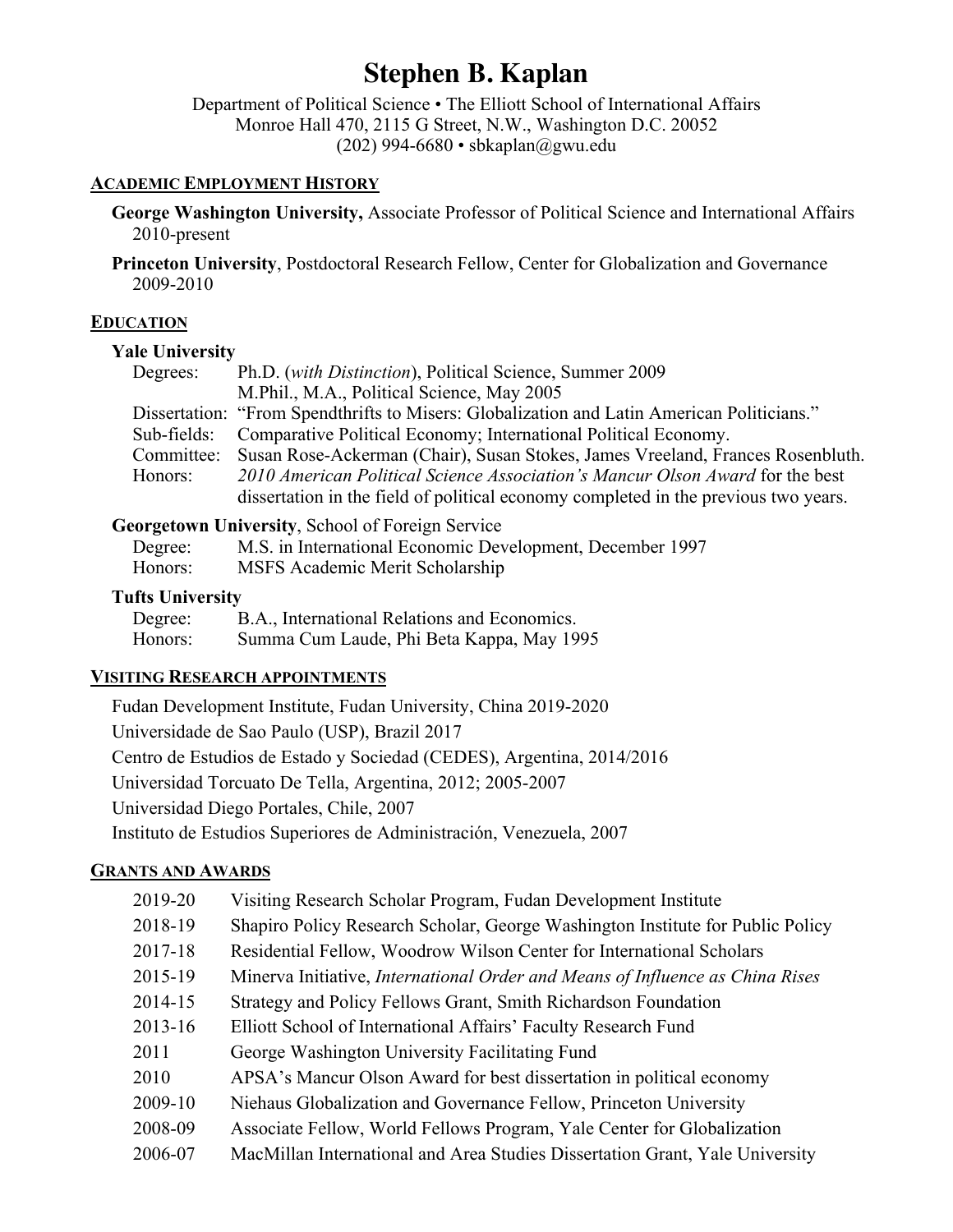#### **PUBLICATIONS**

#### **Books and manuscripts in progress**

- *Globalizing Patient Capital: The Political Economy of Chinese Finance in the Americas* (Cambridge University Press, 2021) Supported by grants: Smith Richardson Foundation, Minerva Initiative, and Wilson Center.
- *Globalization and Austerity Politics in Latin America*  (Cambridge Studies in Comparative Politics, Cambridge University Press, 2013) Selected for *Choice*'s 2013 Outstanding Academic Titles in the Social Sciences.

#### **Articles and Book chapters**

- "China-Venezuela Economic Relations: Hedging Venezuelan Bets with Chinese Characteristics. With Michael Penfold. *Authoritarian Allies: Venezuela's International Relations and Regime Survival.* Cynthia J. Arnson (ed.), Washington, D.C.: Woodrow Wilson Center, 2021.
- "Fighting Past Economic Wars: Crisis and Austerity in Latin America." *Latin American Research Review*. 53(1), 2018.
- "The Political Economy of Sovereign Debt: Global Finance and Electoral Cycles." With Kaj Thomsson. *The Journal of Politics.* 79(2), 2017.
- "Partisan Technocratic Cycles in Latin America." *Electoral Studies*. 45(2), 2017. Special issue, entitled Fat Politics, Lean Politics: Political Survival in Good and Bad Times.
- "Banking Unconditionally: The Political Economy of Chinese Finance in Latin America." *Review of International Political Economy*. 23(4), 2016.
- "The Political Obstacles to Greater Exchange Rate Flexibility in China." *World Development.* 34(7), 2006.

#### **Other academic work**

- "The Story of the Creditor Trap: How China Reduced its Venezuelan Risk." With Michael Penfold. *Foreign Affairs LatinoAmérica*. April/June 2019.
- "The Rise of Patient Capital: A Tectonic Shift in Global Finance?" Institute for International Economic Policy, 2018-02 Working Paper. SSRN's top 10% download list. Presented at the annual meetings of APSA in 2019, and ISA in 2019 and 2021.
- "Global Contagion and IMF Credit Cycles: A Lender of Partial Resort?" With Sujeong Shim. *GW-CIBER Working Paper*. Presented at ISA in 2019 and 2021, International Political Economy Society (IPES), and University of Wisconsin-Madison's International Relations Colloquium.
- "Crude Credit: The Political Economy of Global Finance and Natural Resource Wealth," With Iasmin Goes. *GW-CIBER Working Paper*. Presented at LASA in 2020; REPAL in 2021.

#### **INVITED TALKS**

#### **Domestic**

2021 Harvard University, Fairbanks Center for Chinese Studies; Harvard Business School

2021 Johns Hopkins SAIS, Keynote Speaker, SAIS-CARI Annual Meetings

2021 University of Wisconsin-Madison, International Relations Colloquium

- 2020 Tulane University, Center for Inter-American Policy and Research
- 2019 Georgetown University, CLAS China-Latin America Seminar
- 2018 Johns Hopkins SAIS, Security Challenges in Latin America
- 2018 Syracuse University, Maxwell School of Citizenship and Public Affairs
- 2017 Duke University, Security, Peace, and Conflict Workshop
- 2017 University of Chicago, First Annual China-Latin America Forum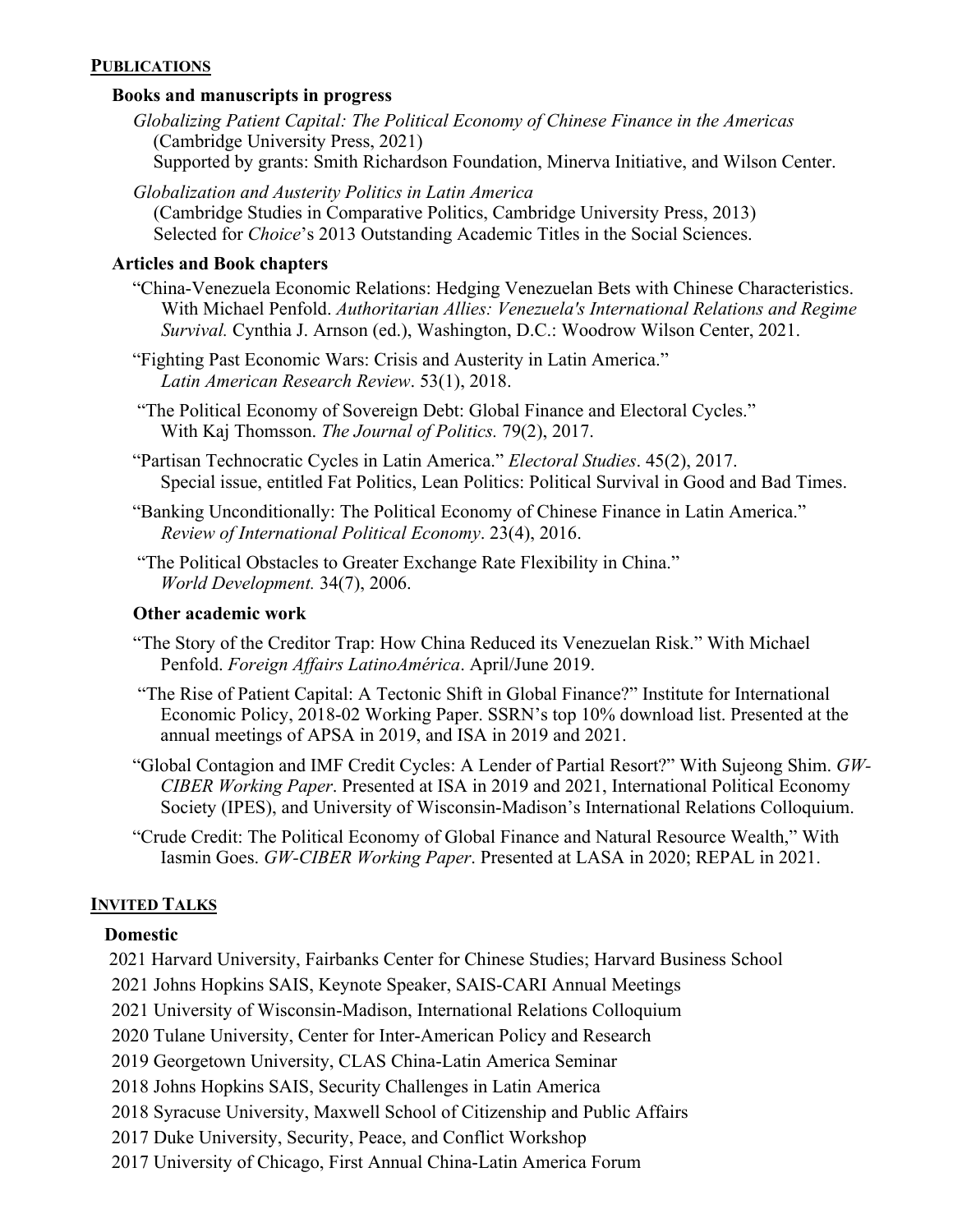2016 Texas A&M University, Department of Political Science 2015 University of Maryland, Department of Government and Politics 2015 United States Military Academy at West Point and U.S. Naval War College 2014 Princeton University, Woodrow Wilson School of International Affairs 2013 American University, School of International Service 2011 University of Maryland, Department of Economics 2011 Inter-American Development Bank, Research Department 2010 Princeton University, International Relations Colloquium 2010 Penn State University, Political Science Department 2010 The New School, *Lessons from Recent Economic Management in Latin America*. 2009 Yale University, *Financial Globalization: Culprit, Survivor, or Casualty of the Great Crisis?* 2008 New York University, Politics Seminar 2008 Columbia University, School of International and Public Affairs **International** 2021 Peking University, School of International Studies 2020 Fudan University, Fudan Development Institute 2017 Peking University, National School of Development 2017 Fudan University, School of International Relations and Public Affairs 2017 Renmin University, School of International Studies 2015 Nankai University, Center for Latin American Studies 2015-17 Institute of Latin American Studies, Chinese Academy of Social Sciences (CASS) 2013-17 Universidade de Sao Paulo & Getulio Vargas Foundation, Department of Political Science 2012 University of College Dublin, *Workshop on Financialization and Social Welfare Politics* 2012 Universidad Torcuato Di Tella, Argentina, Department of Political Science

# 2012 Universidad de Buenos Aires, Argentina, Department of Economics

# **CONFERENCE PRESENTATIONS AND WORKSHOPS**

2011-21 Annual Meetings of the American Political Science Association (APSA) 2016-21 Annual Convention of the International Studies Association (ISA) 2015-21 Annual Meetings of the Latin American Political Economy Society (REPAL) 2017-21; 2012-13 Annual Congress of the Latin American Studies Association (LASA) 2016-21; 2011-13 Annual Meetings of the International Political Economy Society (IPES) 2016 DC-Area Comparative Politics Workshop at American University 2016 DC International Relations Workshop at University of Maryland (discussant) 2015 Political Economy of International Organizations (PEIO) Conference 2015 *Fat Politics, Lean Politics: Political Survival in Good & Bad Times* (Maryland-Texas A&M) 2015 Woodrow Wilson Center, *The Resilience of the Latin American Right* (book discussant) 2014 *Causes and Consequences of Policy Uncertainty* (Stanford-Princeton)

# **TEACHING**

*Advanced Theories of Political Economy* (doctoral), 2010, 2012-13, 2016-19; *International Political Economy* (doctoral), Spring 2020; *Comparative Political Economy* (doctoral), Spring 2021 *Political Economy of Latin America* (graduate/undergraduate), Spring 2011-13; 2017-21 *International Political Economy* (undergraduate), Fall 2010-13, Spring 2011, 2014, 2016-21